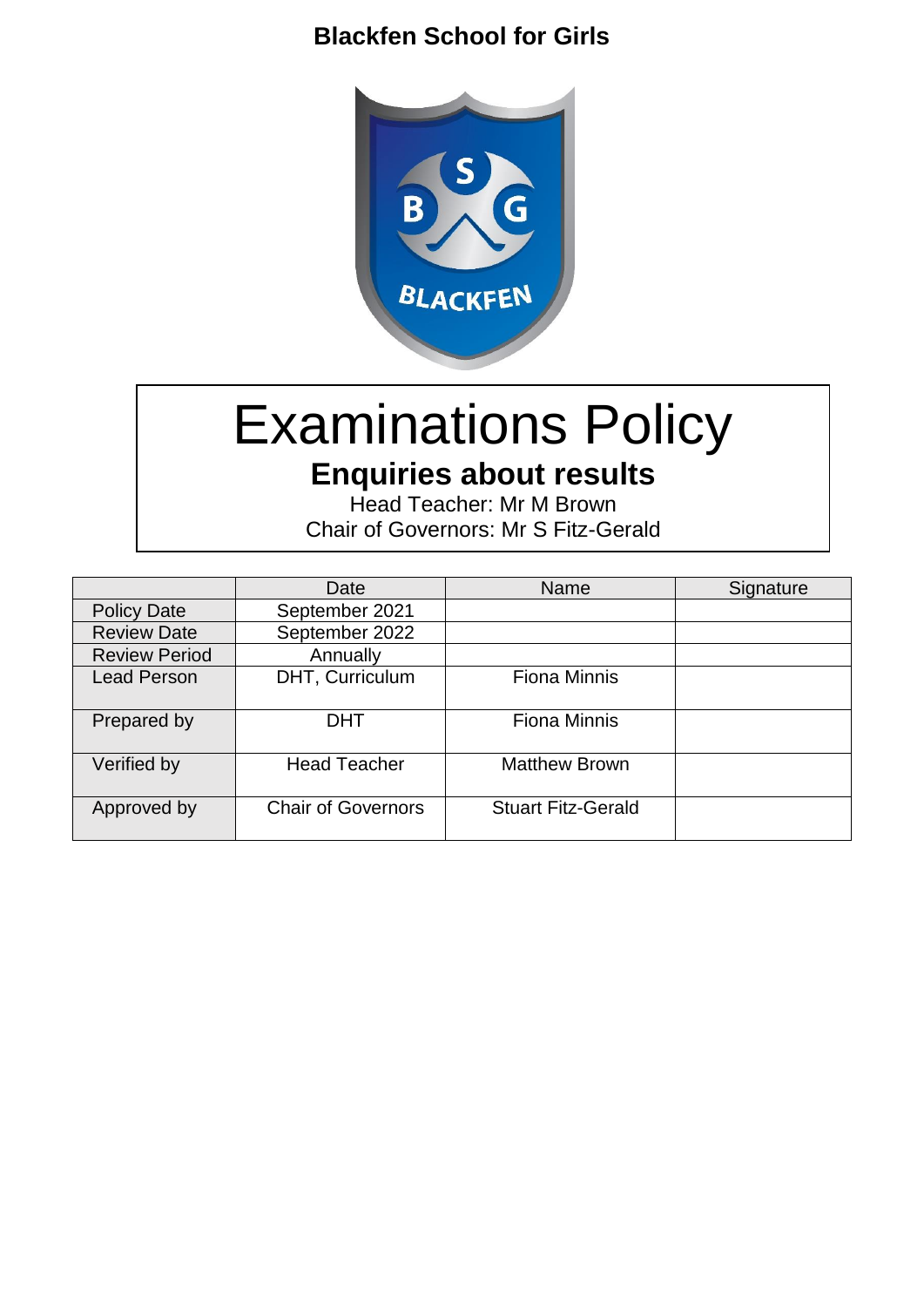## **Examinations policy: Enquiries About Results**

Teachers, parents and students should note the Ofqual ruling that that appeals may only be made against **the process of marking** that that led to the award of a mark or grade and not against the actual mark or grade.

#### **SECTION 1 - FEES AND ELIGIBILITY**

Post Results Services are only available to candidates sitting GCSE, GCE, Principal Learning & Projects (including Extended Project) and BTEC (NQF) Level 2 external assessment only.

The cost of Enquiries About Results (EAR) services are paid by the school where this is the recommended action by Subject or Faculty Leaders or the Leadership Team. EAR fees are paid by the candidate where this is *not* the recommended action of the Subject or Faculty Leader or the Leadership Team. Please see the associated costs in Section 3.

1. In line with Blackfen School's 'Charging and Remissions' policy (Public examinations), fees for 'EAR' services are levied in the following circumstances:

- a) The request is not approved by the relevant Subject leader, Faculty Leader or member of the Senior Leadership Team.
- b) An external student from another school requests use of Blackfen School as an examination centre and requests 'EAR' services.
- c) An ex-student of Blackfen School requests to use the school as an examination centre and requests 'EAR' services.
- d) A student currently on roll at Blackfen School sits an examination against the advice of the Subject or Faculty Leader and requests 'EAR' services.
- e) A student currently on roll at Blackfen School sits an examination with the approval of the Subject or Faculty Leader but fails to attend lessons or to complete revision and learning activities to the standard set by the school and requests 'EAR' services.

2. Blackfen School can pursue an 'Enquiry About Result' on behalf of a single candidate or a whole cohort who have not achieved the grade(s) that were expected of them. The school must receive written permission from each candidate concerned before processing a request for clerical re-checks or post-results reviews of marking.

3. Candidates making 'EAR' requests must understand that their marks for examination questions or sections in an examination paper may change and this may result in subject grades overall or for specified units/modules being raised or lowered.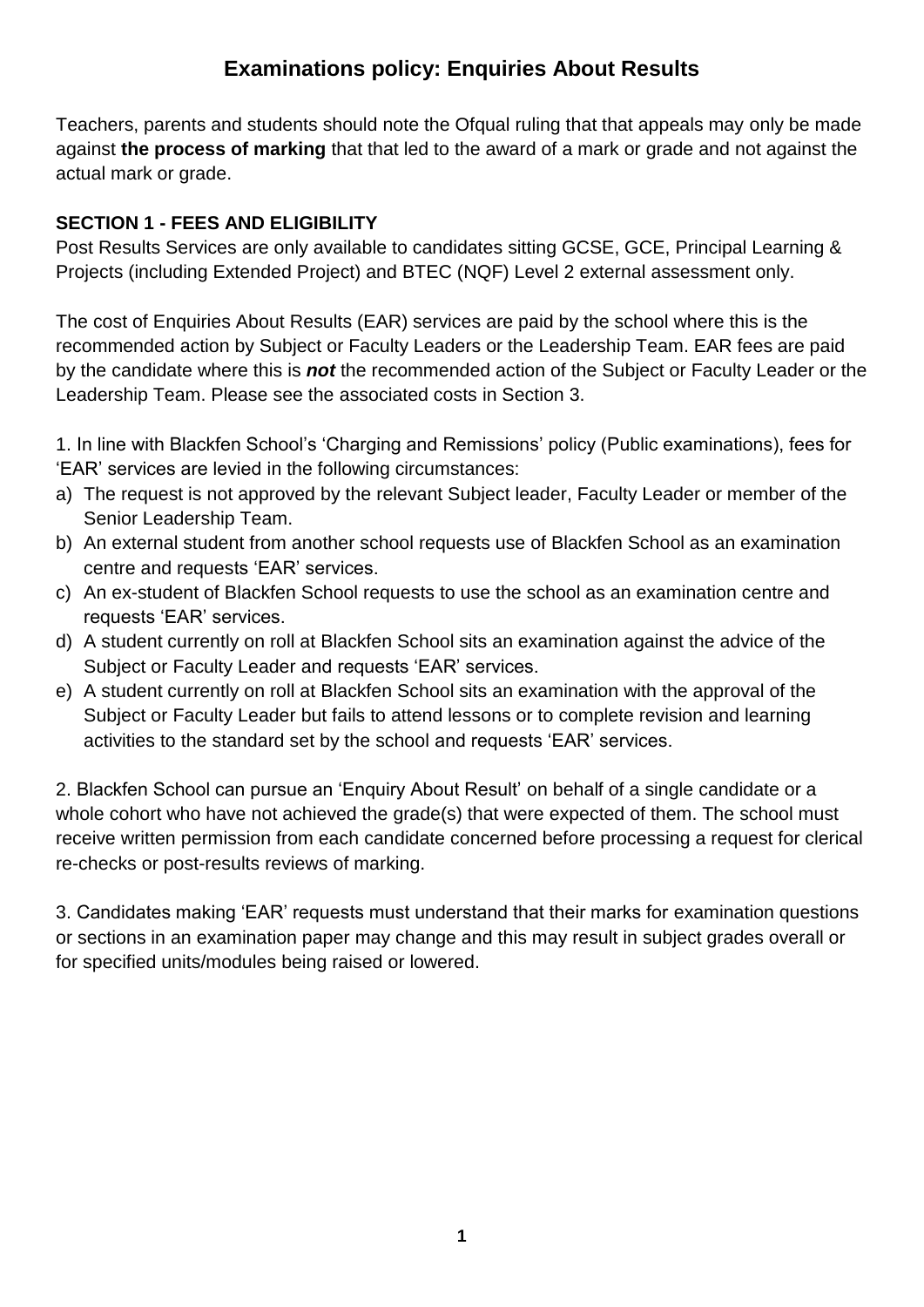#### **SECTION 2 – 'ENQUIRY ABOUT RESULTS' SERVICES**

There are six 'Enquiry About Result' services available:

1. Clerical checks – may take up to 20 days for completion

The following checks are made:

- All parts of the script have been marked
- Accurate totalling of marks
- Accurate recording of marks
- 2. Review of original marking may take up to 20 days for completion
- A clerical check (see above)
- Review of marking by a senior examiner
- A photocopy of the reviewed script may be requested. This action incurs further charges and no further changes may be made to the script after this stage.
- 3. Priority review of marking may take up to 18 days for completion
- This service is applicable for A-level examinations and is actioned by in line with advice from the Senior Leadership team, Faculty and/or Subject leaders.
- 4. Review of original moderation may take up to 40 days for completion
- Coursework/controlled assessments marks are checked by an examiner.
- 5. Access to original scripts
- Students' original scripts are returned to Blackfen School from Examination Boards after the deadline for 'Enquiries About Results' has expired. Once an original script has been ordered, it may not be subject to further 'EAR' action set out in Points 1 – 4 above.
- 6. Access to photocopies of scripts
- This service is available for A-Level scripts only. Once the requested A-level script(s) has been dispatched or emailed by Examination Boards, it is not possible to cancel or refund the application for photocopies of scripts. Once an original script has been ordered, it may not be subject to further 'EAR' action set out in Points 1 – 4 above.

To date (October 2021) no information has been released regarding fees for Enquiry About Results services in 2022. This policy will be updated as soon as these details are published to schools.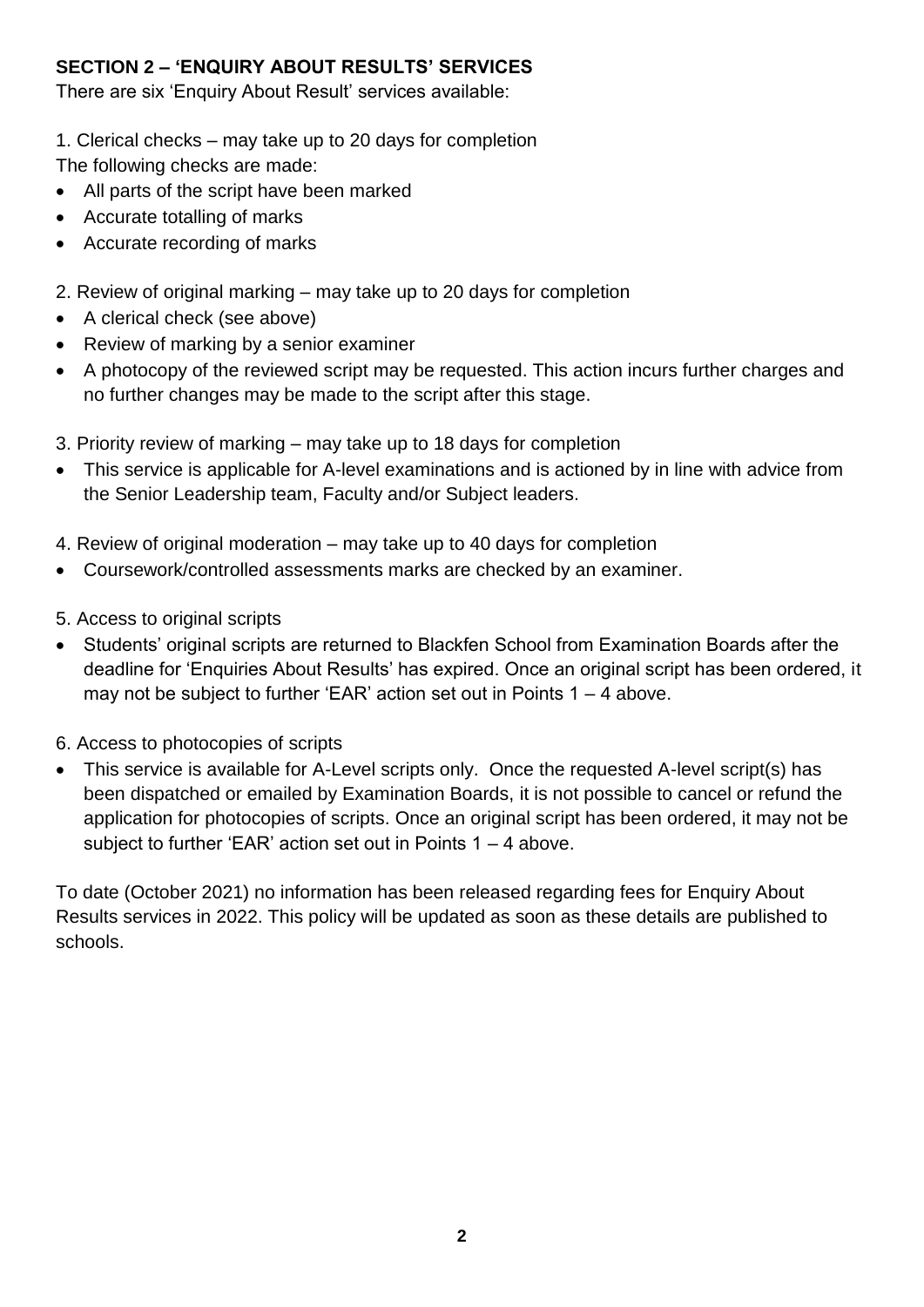#### **FEES CHARGED FOR 'ENQUIRY ABOUT RESULTS' SERVICES**

## **1. Clerical checks**

| <b>Clerical check</b> | <b>GCE</b> | <b>GCSE</b> | <b>BTEC</b><br><b>Level 1 &amp; 2</b> | <b>BTEC</b><br>Level 3 | <b>Deadline</b> |
|-----------------------|------------|-------------|---------------------------------------|------------------------|-----------------|
| Edexcel               |            |             |                                       |                        |                 |
| <b>AQA</b>            |            |             |                                       |                        |                 |
| <b>OCR</b>            |            |             |                                       |                        |                 |
| <b>WJEC</b>           |            |             |                                       |                        |                 |

## **2. Review of original marking**

| <b>Review of</b><br>original<br>marking | <b>GCE</b> | <b>GCSE</b> | <b>BTEC</b><br><b>Level 1 &amp; 2</b> | <b>BTEC</b><br>Level 3 | <b>Deadline</b> |
|-----------------------------------------|------------|-------------|---------------------------------------|------------------------|-----------------|
| Edexcel                                 |            |             |                                       |                        |                 |
| <b>AQA</b>                              |            |             |                                       |                        |                 |
| <b>OCR</b>                              |            |             |                                       |                        |                 |
| <b>WJEC</b>                             |            |             |                                       |                        |                 |

## **3. Priority review of marking**

| <b>Priority review</b><br>of marking | <b>GCE</b> | <b>GCSE</b> | <b>BTEC</b><br><b>Level 1 &amp; 2</b> | <b>BTEC</b><br>Level 3 | <b>Deadline</b> |
|--------------------------------------|------------|-------------|---------------------------------------|------------------------|-----------------|
| Edexcel                              |            |             |                                       |                        |                 |
| <b>AQA</b>                           |            |             |                                       |                        |                 |
| <b>OCR</b>                           |            |             |                                       |                        |                 |
| <b>WJEC</b>                          |            |             |                                       |                        |                 |